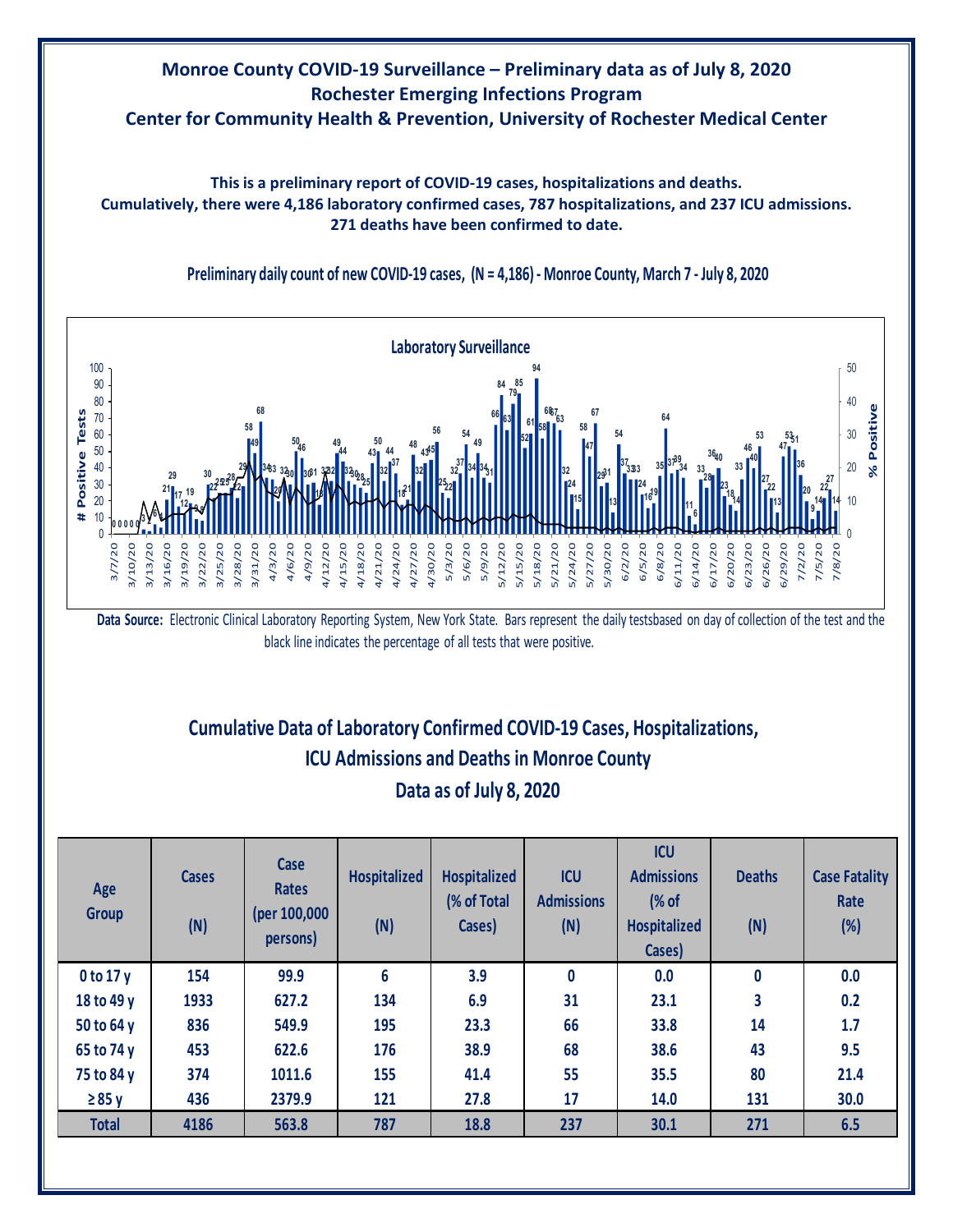#### **Monroe County COVID-19 Surveillance – Preliminary data as of July 8, 2020 Rochester Emerging Infections Program Center for Community Health & Prevention, University of Rochester Medical Center**



### **Preliminary Weekly Reporting of COVID-19 Cases by MMWR Week**

**Data Source:** Electronic Clinical Laboratory Reporting System, New York State. Bars represent the weekly positive tets based on day of collection and the black line indicates the percentage of all tests that were positive.